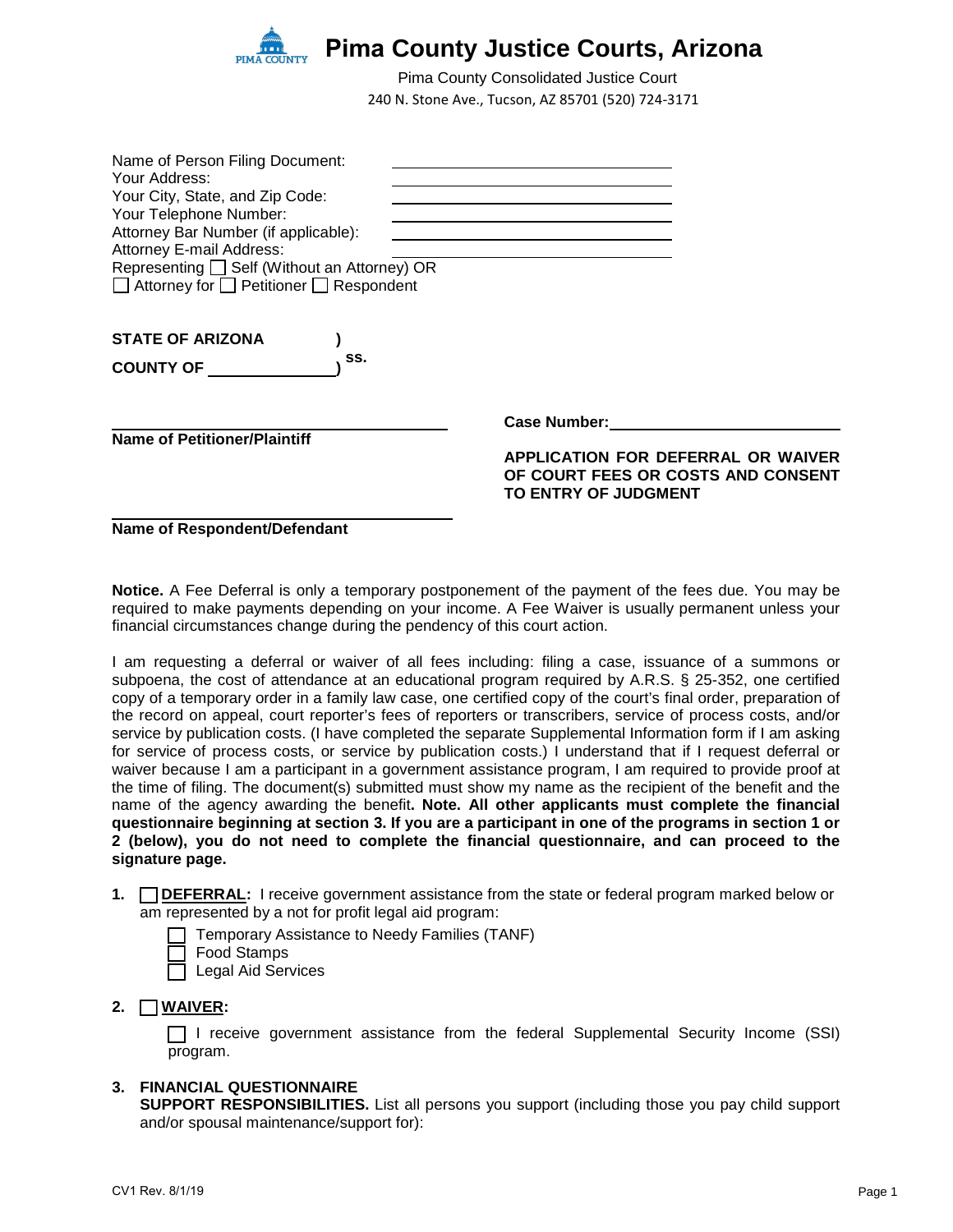| <b>NAME</b>                                                                                                                                                                                                                                                                                                                           | <b>RELATIONSHIP</b>                                                                                                                   |                                                                |
|---------------------------------------------------------------------------------------------------------------------------------------------------------------------------------------------------------------------------------------------------------------------------------------------------------------------------------------|---------------------------------------------------------------------------------------------------------------------------------------|----------------------------------------------------------------|
|                                                                                                                                                                                                                                                                                                                                       |                                                                                                                                       |                                                                |
| <b>STATEMENT OF INCOME AND EXPENSES</b>                                                                                                                                                                                                                                                                                               |                                                                                                                                       |                                                                |
| Employer name: Note and the second contract of the second contract of the second contract of the second contract of the second contract of the second contract of the second contract of the second contract of the second con                                                                                                        |                                                                                                                                       |                                                                |
|                                                                                                                                                                                                                                                                                                                                       |                                                                                                                                       |                                                                |
|                                                                                                                                                                                                                                                                                                                                       |                                                                                                                                       |                                                                |
| My prior year's gross income:                                                                                                                                                                                                                                                                                                         |                                                                                                                                       | $\sim$                                                         |
| <b>MONTHLY INCOME</b>                                                                                                                                                                                                                                                                                                                 |                                                                                                                                       |                                                                |
| My total monthly gross income:<br>My spouse's monthly gross income (if available to me):<br>Other current monthly income, including spousal maintenance/support,<br>retirement, rental, interest, pensions, and lottery winnings:                                                                                                     |                                                                                                                                       | $\frac{1}{2}$<br>S.<br><u> 1990 - Johann Barbara, martin a</u> |
| <b>TOTAL MONTHLY INCOME</b>                                                                                                                                                                                                                                                                                                           |                                                                                                                                       |                                                                |
| <b>MONTHLY EXPENSES AND DEBTS:</b> My monthly expenses and debts are:                                                                                                                                                                                                                                                                 |                                                                                                                                       |                                                                |
| Rent/Mortgage payment<br>Car payment<br>Credit card payments<br>Explain: Other payments & debts<br>Household<br>Utilities/Telephone/Cable<br>Medical/Dental/Drugs<br>Health insurance<br>Nursing care<br>Tuition<br>Child support<br>Child care<br>Spousal maintenance<br>Car insurance<br>Transportation<br>Other expenses (explain) | <b>PAYMENT AMOUNT</b><br>\$<br>\$<br>$\frac{1}{2}$<br>$\frac{1}{2}$<br>\$<br>\$<br>\$<br>\$<br>\$<br>\$<br>\$<br>\$<br>\$<br>\$<br>\$ | <b>LOAN BALANCE</b><br>\$<br>$\frac{1}{2}$<br>$\frac{1}{2}$    |
| <b>TOTAL MONTHLY EXPENSES</b>                                                                                                                                                                                                                                                                                                         |                                                                                                                                       | S                                                              |
| <b>STATEMENT OF ASSETS:</b> List only those assets available to you and accessible without financial<br>penalty.                                                                                                                                                                                                                      | <b>ESTIMATED VALUE</b>                                                                                                                |                                                                |

| Cash and bank accounts |  |
|------------------------|--|
| Credit union accounts  |  |
| Other liquid assets    |  |

| :STIMATED VALUE |  |  |
|-----------------|--|--|
|                 |  |  |
|                 |  |  |

**TOTAL ASSETS** \$